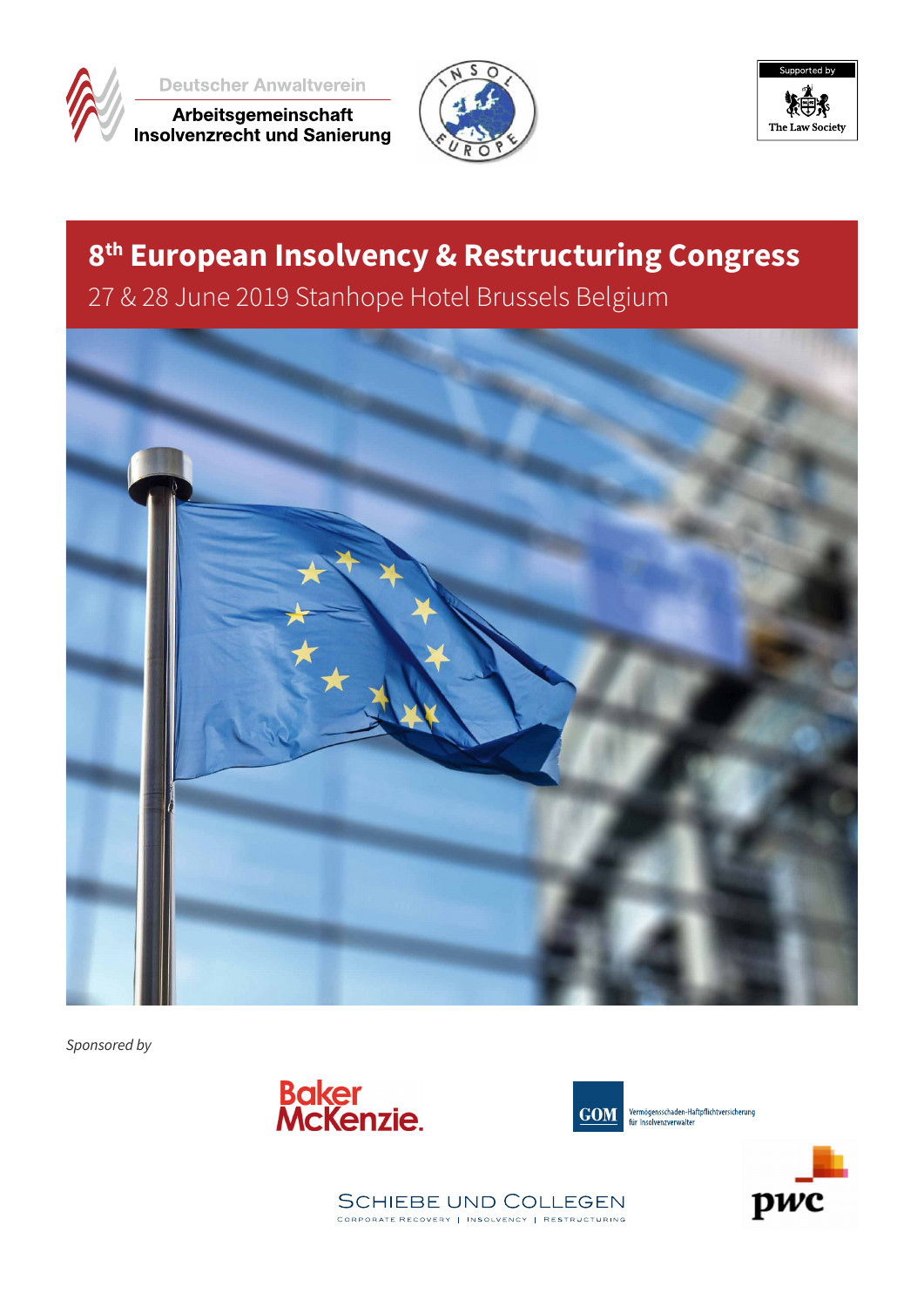





# **Thursday, 27 June 2019**

| $\bigcirc$ 09.30 - 09.45 | Welcome                     | Jörn Weitzmann,<br>Chairman of the German<br><b>Bar Association's</b><br>Section on Insolvency<br>Law and Restructuring                                         | Frank Tschentscher,<br><b>INSOL Europe</b>                                                                                                             |
|--------------------------|-----------------------------|-----------------------------------------------------------------------------------------------------------------------------------------------------------------|--------------------------------------------------------------------------------------------------------------------------------------------------------|
| $\circ$ 09.45 - 10.30    | <b>Keynote Speaker</b>      |                                                                                                                                                                 |                                                                                                                                                        |
|                          |                             | Věra Jourová,<br>Commissioner for Justice, Consumers and Gender Equality,<br>European Commission,<br><b>Brussels</b>                                            |                                                                                                                                                        |
| $①$ 10.30 - 11.15        | Why, What & Where?          | The Toolbox for Cross-Border Restructurings post-Brexit -                                                                                                       |                                                                                                                                                        |
|                          |                             | Prof. Dr. Dominik Skauradszun,<br>Of Counsel, Fulda University,<br>Stuttgart / Fulda                                                                            |                                                                                                                                                        |
| $\bigcirc$ 11.15 - 11.45 | $\blacksquare$ Coffee break |                                                                                                                                                                 |                                                                                                                                                        |
| $\odot$ 11.45 - 13.15    |                             | Panel: Lessons learned - where to next?                                                                                                                         |                                                                                                                                                        |
|                          |                             | Michala Roepstorff,<br>Attorney at Law,<br>Copenhagen                                                                                                           | Salla Saastamoinen,<br>Director for Civil and<br>Commercial Justice,<br>DG Justice, Consumers and<br>Gender Equality, European<br>Commission, Brussels |
|                          |                             | Christophe Thevenot,<br>Administrateur judiciaire, Insolvency Practitionner,<br>President, CNAJMJ French national Council of<br>Insolvency Practitionner, Paris |                                                                                                                                                        |

### *Moderator: Daniel F. Fritz, Lawyer, Frankfurt am Main*

| $\bigcirc$ 13.15 – 14.30 | ШF<br>Lunch |  |
|--------------------------|-------------|--|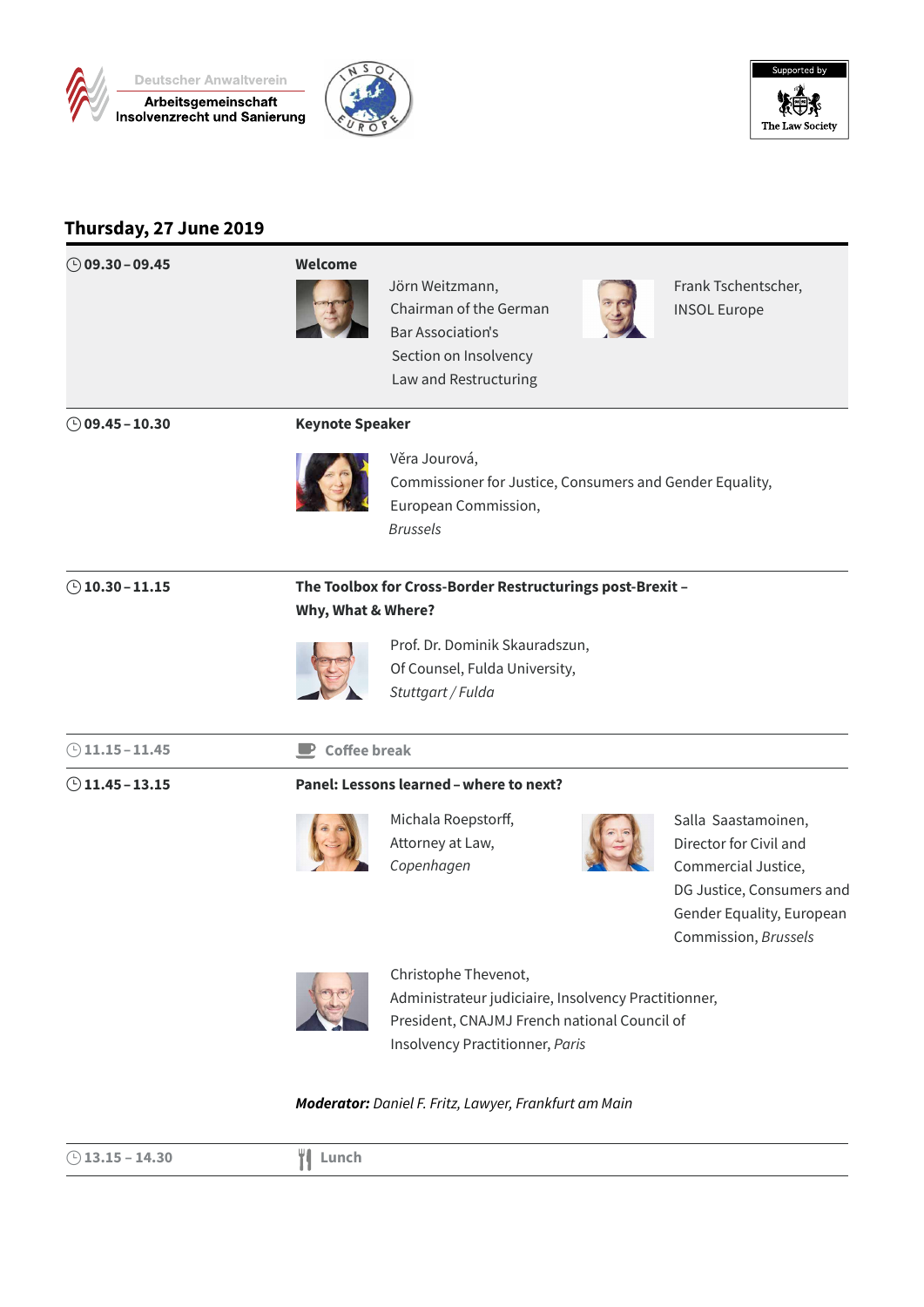





### } **14.30–17.30 Workshop I: Practical Experiences with the recast EIR**



Nikolaos Antoniadis, Lawyer, *Düsseldorf*



Mark Craggs, Solicitor, *London*



David Grant, Solicitor, *London*

*Moderator: Ivo-Meinert Willrodt, Lawyer, Munich*

\$ *(15.45 – 16.15 Coffee break)*

} **14.30–17.30 Workshop II: Update on new English Restructuring and Insolvency Law in times of the Brexit – Its impact on selected industries –How to resolve cross-border cases?**



Simeon Gilchrist, Solicitor, *London*



Craig Montgomery, Solicitor, *London*



Andrew Shore, Assistant Director, UK Insolvency Service, *London*



Catherine Addy QC, Barrister, *London*

*Moderator: Florian Bruder M. Jur. (Oxon), Lawyer, Munich*

\$ *(15.45 – 16.15 Coffee break)*



5 Place de la Chapelle, 1000 Brussel

Dinner Speaker Dr. Martin Prager, Lawyer, *Munich/Montevideo*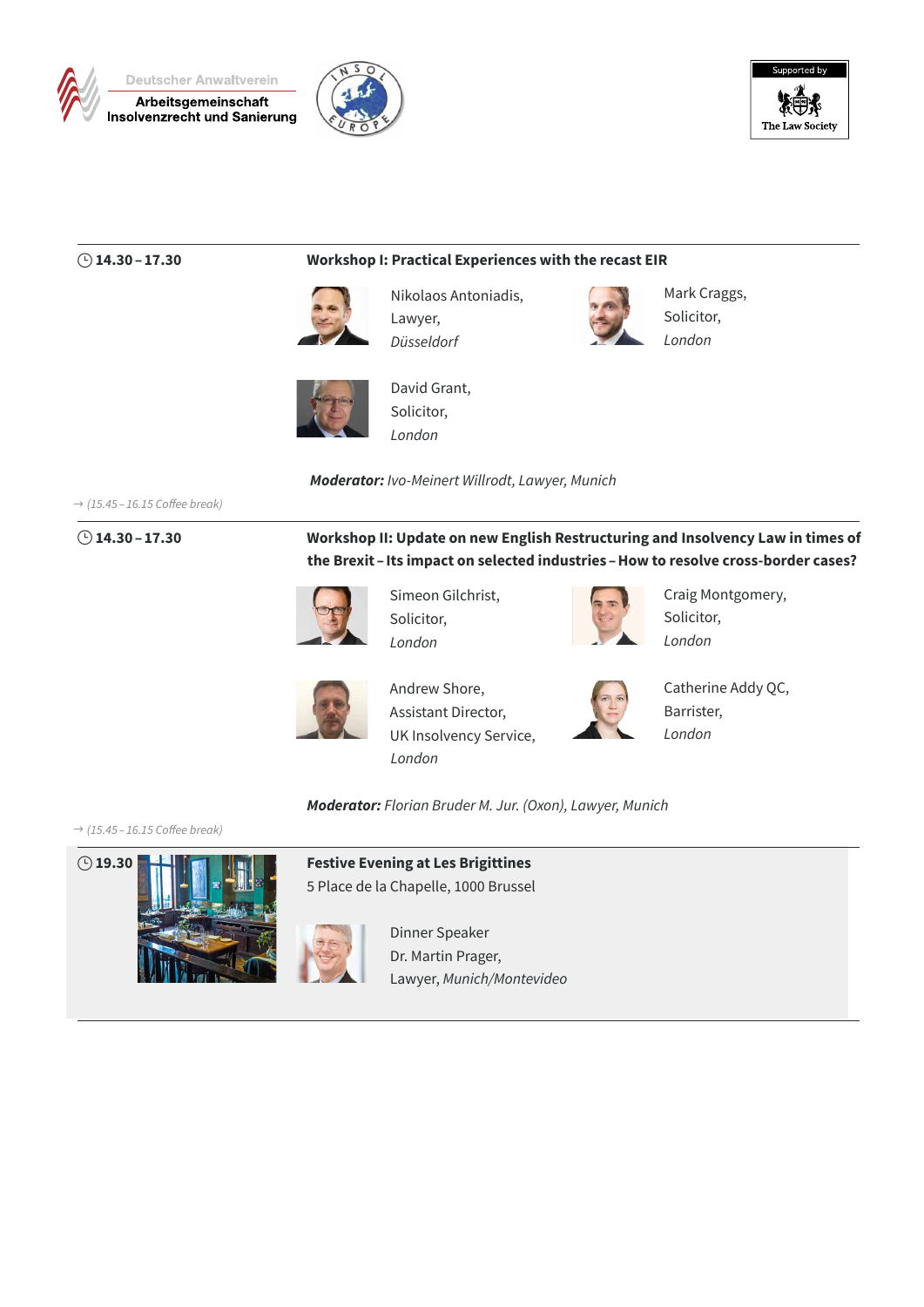





## **Friday, 28 June 2019**

| ◯ 9.00 – 9.30            |                                                                            | Welcome back / Report from the Workshops                                                 |                                                                                                 |  |  |
|--------------------------|----------------------------------------------------------------------------|------------------------------------------------------------------------------------------|-------------------------------------------------------------------------------------------------|--|--|
| $\bigcirc$ 9.30 – 11.00  |                                                                            | Panel: How to implement the Restructuring Directive in the EU?                           |                                                                                                 |  |  |
|                          |                                                                            | Ben Dany,<br>German Ministry of Justice<br>and for Consumer Protection,<br><b>Berlin</b> | Dr. Dorothee Prosteder,<br>Partner, Baker McKenzie,<br>Munich                                   |  |  |
|                          |                                                                            | Adrián Thery<br>Lawyer,<br>Madrid                                                        | Robert van Galen,<br>Lawyer,<br>Amsterdam                                                       |  |  |
|                          |                                                                            | <b>Moderator:</b> Frank Tschentscher, Lawyer, Hamburg                                    |                                                                                                 |  |  |
| $\bigcirc$ 11.00 - 11.30 |                                                                            | $\blacksquare$ Coffee break                                                              |                                                                                                 |  |  |
| $\bigcirc$ 11.30 - 12.15 | <b>ECJ on European Insolvency Law</b>                                      |                                                                                          |                                                                                                 |  |  |
|                          |                                                                            | Lucas Kortmann,<br>Lawyer,<br>Amsterdam                                                  |                                                                                                 |  |  |
| $\odot$ 12.15 – 13.00    | Who will be the key players in European restructuring and insolvency cases |                                                                                          |                                                                                                 |  |  |
|                          | in the future?                                                             |                                                                                          |                                                                                                 |  |  |
|                          |                                                                            | André Bäcker,<br>Partner, PwC,<br>Frankfurt am Main                                      | Jennifer Marshall,<br>Solicitor,<br>London                                                      |  |  |
|                          |                                                                            | Moderator: Peter Hoegen, Lawyer, Frankfurt am Main                                       |                                                                                                 |  |  |
| $①$ 13.00 - 13.15        | <b>Closing remarks</b>                                                     |                                                                                          |                                                                                                 |  |  |
|                          |                                                                            | Frank Tschentscher,<br><b>INSOL Europe</b>                                               | Daniel F. Fritz,<br>German Bar Association 's<br>Section on Insolvency Law<br>and Restructuring |  |  |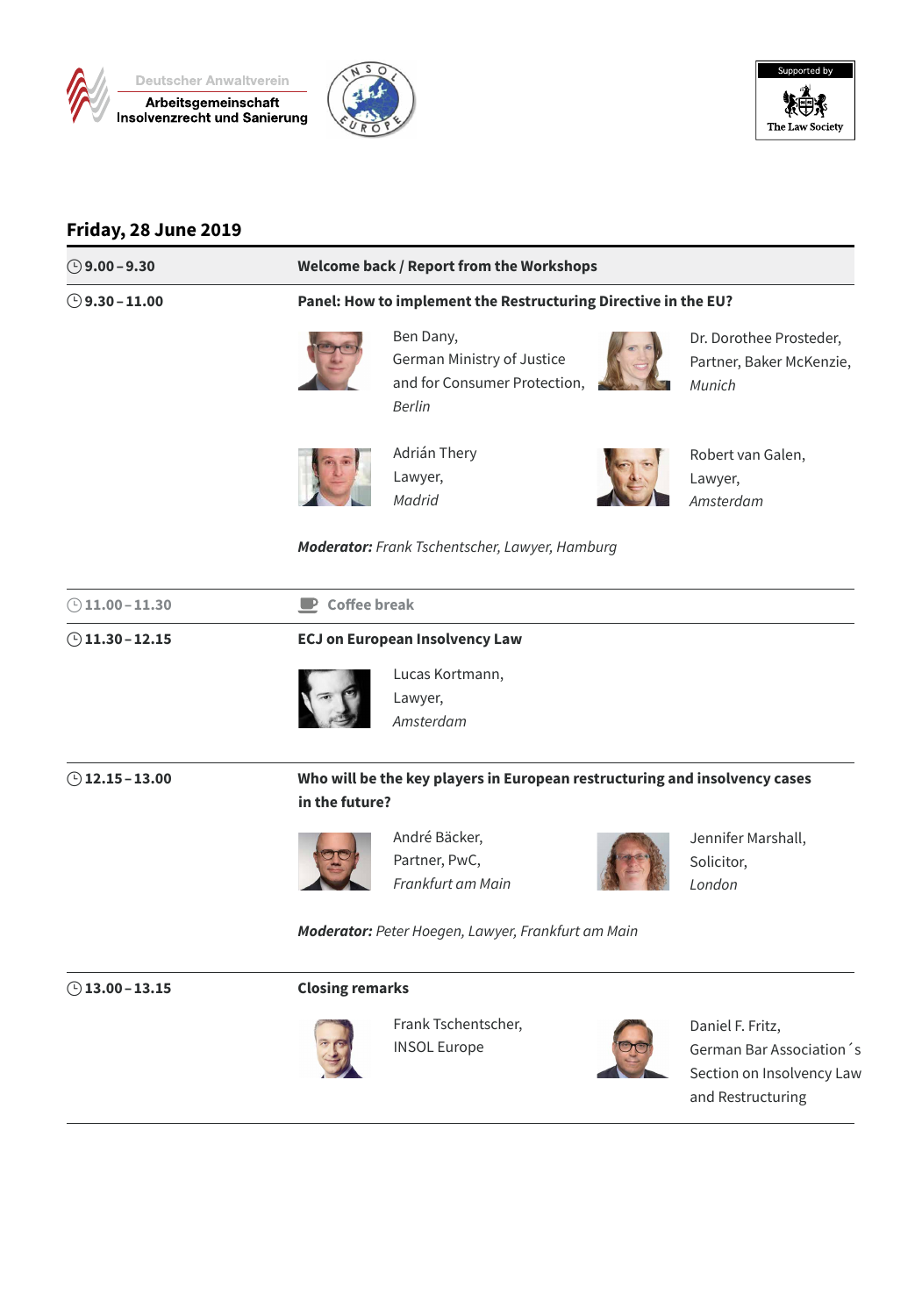





# p **Information for participants:**

| $\rightarrow$ Conference language       | The conference language is English                                                                                                                                                                                                                                                                                                                                                                                              |
|-----------------------------------------|---------------------------------------------------------------------------------------------------------------------------------------------------------------------------------------------------------------------------------------------------------------------------------------------------------------------------------------------------------------------------------------------------------------------------------|
| $\rightarrow$ Registration              | Please complete and return the enclosed registration form or use the internet link:<br>www.anwaltakademie-event.de/1827<br>You will receive a written confirmation of your registration together with our invoice.                                                                                                                                                                                                              |
| $\rightarrow$ Conference fee            | €590,00 (incl. 21% Belgian VAT) participation fee for the lectures including<br>conference material as data files, lunch and coffee.<br>€126,00 (incl. 21% Belgian VAT) participation fee for the festive evening including<br>food and drinks.                                                                                                                                                                                 |
| $\rightarrow$ Cancellation / Refund     | Any cancellation or changes must be received in writing by letter, fax or e-mail.<br>Telephone cancellations and changes are not accepted. The following conditions<br>apply to all refunds:                                                                                                                                                                                                                                    |
|                                         | a. Registrations cancelled more than 14 days before the conference will be<br>refunded 95% of the fees.<br>b. Registrations cancelled less than 14 but more than 5 days before the conference<br>will be refunded with 50% of the fees.<br>c. Registrations cancelled less than 5 days before the conference will not be<br>eligible for a refund.                                                                              |
| $\rightarrow$ Certificate of attendance | A certificate of attendance will be sent automatically, provided you have confirmed<br>your presence in the lists of attendance (mornings and afternoons).                                                                                                                                                                                                                                                                      |
| $\rightarrow$ Location                  | Stanhope Hotel, Rue du Commerce 9, B-1000 Brussels, Belgium,<br>phone: +32 220 / 515 11, fax: +32 201 / 15 15                                                                                                                                                                                                                                                                                                                   |
| $\rightarrow$ Location Festive Evening  | Les Brigittines, 5 Place de la Chapelle, 1000 Brussel                                                                                                                                                                                                                                                                                                                                                                           |
| $\rightarrow$ Hotel accommodation       | Stanhope Hotel, Rue du Commerce 9, B-1000 Brussels, Belgium,<br>phone: +32 220 / 515 11, fax: +32 201 / 15 15<br>We hold a certain amount of rooms ( $\epsilon$ 235,00, included breakfast and $\epsilon$ 4,24 city tax<br>per room). Please use the following link for your hotel reservation:<br>www.thonhotels.com/event/deutscher-anwaltverein<br>The rooms have to be paid directly to the hotel. More hotels: www.hrs.com |
| $\rightarrow$ Photographs               | Please be aware that participants will be photographed and filmed and the records<br>might be published.                                                                                                                                                                                                                                                                                                                        |
| $\rightarrow$ Information / Enquiries   | Conference office of the Working Group on Insolvency Law and Restructuring<br>DeutscheAnwaltAkademie - jurEvent, Michaela Jürgens,<br>Littenstrasse 11, 10179 Berlin, Germany<br>phone: +49 30 / 72 61 53 183, fax: +49 30 / 72 61 53 188,<br>e-mail: juergens@anwaltakademie.de                                                                                                                                                |